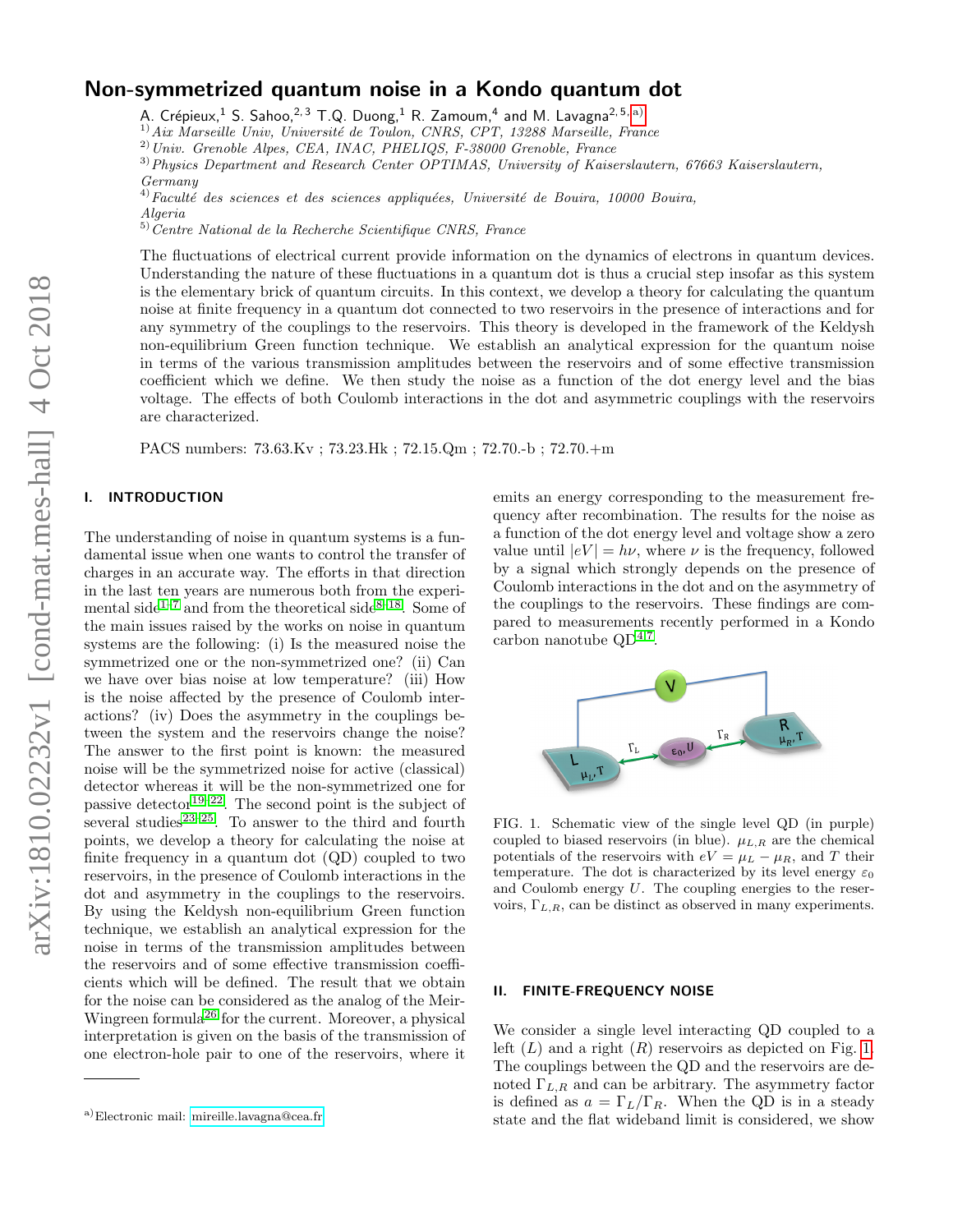| $\left\Vert M_{\alpha\beta}^{\gamma\delta}(\varepsilon,\nu)\right\Vert$ | $\gamma = \delta = L$                                                                           | $\gamma = \delta = R$                                                                           | $\gamma = L, \, \delta = R$                              | $\gamma = R, \delta = L$                                                                                                                                                                                                           |
|-------------------------------------------------------------------------|-------------------------------------------------------------------------------------------------|-------------------------------------------------------------------------------------------------|----------------------------------------------------------|------------------------------------------------------------------------------------------------------------------------------------------------------------------------------------------------------------------------------------|
| $\alpha = L$                                                            | $\mathcal{T}_{LR}^{\text{eff},L}(\varepsilon)\mathcal{T}_{LR}^{\text{eff},L}(\varepsilon-h\nu)$ | $\mathcal{T}_{LR}(\varepsilon)\mathcal{T}_{LR}(\varepsilon-h\nu)$                               |                                                          | $\left  \left[1- \mathcal{T}_{LR}^{\text{eff},L}(\varepsilon) \right] \hspace{-0.5mm}\mathcal{T}_{LR}(\varepsilon-h\nu) \left \mathcal{T}_{LR}(\varepsilon) [1- \mathcal{T}_{LR}^{\text{eff},L}(\varepsilon-h\nu) \right  \right $ |
| $\beta = L$                                                             | $+ t_{LL}(\varepsilon)-t_{LL}(\varepsilon-h\nu) ^2$                                             |                                                                                                 |                                                          |                                                                                                                                                                                                                                    |
| $\alpha = R$                                                            | $\mathcal{T}_{LR}(\varepsilon)\mathcal{T}_{LR}(\varepsilon-h\nu)$                               | $\mathcal{T}_{LR}^{\text{eff},R}(\varepsilon)\mathcal{T}_{LR}^{\text{eff},R}(\varepsilon-h\nu)$ |                                                          | $\mathcal{T}_{LR}(\varepsilon)[1-\mathcal{T}_{LR}^{\text{eff},R}(\varepsilon-h\nu)][1-\mathcal{T}_{LR}^{\text{eff},R}(\varepsilon)]\mathcal{T}_{LR}(\varepsilon-h\nu)]$                                                            |
| $\beta = R$                                                             |                                                                                                 | $+ t_{RR}(\varepsilon)-t_{RR}(\varepsilon-h\nu) ^2$                                             |                                                          |                                                                                                                                                                                                                                    |
| $\alpha = L$                                                            | $t_{LR}(\varepsilon)t_{LR}^*(\varepsilon-h\nu)$                                                 | $t_{LR}^*(\varepsilon)t_{LR}(\varepsilon-h\nu)$                                                 | $t_{LR}(\varepsilon)t_{LR}(\varepsilon-h\nu)$            | $t_{LR}^*(\varepsilon)t_{LR}^*(\varepsilon-h\nu)$                                                                                                                                                                                  |
| $\beta = R$                                                             | $\times[r_{LL}^*(\varepsilon)r_{LL}(\varepsilon-h\nu)-$                                         | $\left[\times[r_{RR}(\varepsilon)r_{RR}^*(\varepsilon-h\nu)-1]\right]$                          | $\times r_{LL}^*(\varepsilon)r_{RR}^*(\varepsilon-h\nu)$ | $\times r_{RR}(\varepsilon)r_{LL}(\varepsilon-h\nu)$                                                                                                                                                                               |
| $\alpha = R$                                                            | $t_{LR}^*(\varepsilon)t_{LR}(\varepsilon-h\nu)$                                                 | $t_{LR}(\varepsilon)t_{LR}^*(\varepsilon-h\nu)$                                                 | $t_{LR}^*(\varepsilon)t_{LR}^*(\varepsilon-h\nu)$        | $t_{LR}(\varepsilon)t_{LR}(\varepsilon-h\nu)$                                                                                                                                                                                      |
| $\beta = L$                                                             | $\times[r_{LL}(\varepsilon)r_{LL}^*(\varepsilon-h\nu)-$                                         | $\times [r_{RR}^*(\varepsilon)r_{RR}(\varepsilon-h\nu)-1]$                                      | $\times r_{LL}(\varepsilon)r_{RR}(\varepsilon-h\nu)$     | $\times r_{RR}^*(\varepsilon)r_{LL}^*(\varepsilon-h\nu)$                                                                                                                                                                           |

<span id="page-1-1"></span>TABLE I. Expressions of the matrix elements  $M^{\gamma\delta}_{\alpha\beta}(\varepsilon,\nu)$  involved in the Eq. [\(1\)](#page-1-0) for the noise  $S_{\alpha\beta}(\nu)$  of an interacting QD with arbitrary coupling symmetry to the reservoirs.

that the finite-frequency non-symmetrized noise is given by the expression<sup>[27](#page-3-10)</sup>:

<span id="page-1-0"></span>
$$
\mathcal{S}_{\alpha\beta}(\nu) = \frac{e^2}{h} \sum_{\gamma\delta} \int_{-\infty}^{\infty} d\varepsilon M_{\alpha\beta}^{\gamma\delta}(\varepsilon,\nu) f_{\gamma}^e(\varepsilon) f_{\delta}^h(\varepsilon - h\nu) , (1)
$$

where  $f^e_\gamma(\varepsilon) = 1/(1 + \exp(\varepsilon - \mu_\gamma)/k_B T)$  is the distribution function for electrons with energy  $\varepsilon$  in the  $\gamma$  reservoir, and  $f_{\delta}^{h}(\varepsilon-h\nu)=1-f_{\delta}^{e}(\varepsilon-h\nu)$ , the distribution function for holes with energy  $\varepsilon - h\nu$  in the  $\delta$  reservoir. The indices  $\alpha$ ,  $\beta$ ,  $\gamma$  and  $\delta$  can take either the L value when it relates to the left reservoir, or the  $R$  value when it relates to the right reservoir. The expressions for the matrix elements entering in Eq. [\(1\)](#page-1-0) and denoted as  $M_{\alpha\beta}^{\gamma\delta}(\varepsilon,\nu)$  are given in Tab. [I.](#page-1-1) They depend on the transmission amplitudes  $t_{\alpha\beta}(\varepsilon)$ , the reflexion amplitudes  $r_{\alpha\alpha}(\varepsilon)$ , the transmission coefficients  $\mathcal{T}_{\alpha\beta}(\varepsilon)$ , and some effective transmission coefficients  $\mathcal{T}_{LR}^{\text{eff},\alpha}(\varepsilon)$ , which are defined as:

<span id="page-1-2"></span>
$$
t_{\alpha\beta}(\varepsilon) = i\sqrt{\Gamma_{\alpha}\Gamma_{\beta}}G^r(\varepsilon) , \qquad (2)
$$

$$
r_{\alpha\alpha}(\varepsilon) = 1 - t_{\alpha\alpha}(\varepsilon) , \qquad (3)
$$

$$
\mathcal{T}_{\alpha\beta}(\varepsilon) = |t_{\alpha\beta}(\varepsilon)|^2 , \qquad (4)
$$

$$
\mathcal{T}_{LR}^{\text{eff},\alpha}(\varepsilon) = 2\text{Re}\{t_{\alpha\alpha}(\varepsilon)\} - \mathcal{T}_{\alpha\alpha}(\varepsilon) ,\qquad (5)
$$

where  $G^r(\varepsilon)$  is the retarded Green function in the QD, and  $\Gamma_{\alpha}$  is the coupling strength between the QD and the  $\alpha$  reservoir. Eq. [\(1\)](#page-1-0) is obtained considering the approximation in which the two-particle Green function in

#### III. KONDO QUANTUM DOT

The retarded Green function  $G<sup>r</sup>(\varepsilon)$  for the interacting single level QD is determined numerically by using a self-consistent renormalized equation-of-motion approach $3^{1-33}$  $3^{1-33}$  $3^{1-33}$ , which applies to both equilibrium and non-equilibrium situations. Note that in the presence of interactions, i.e. when  $U \neq 0$ ,  $G<sup>r</sup>(\varepsilon)$  depends on the chemical potential  $\mu_L$  and  $\mu_R$ . When one incorporates

the dot is factorized into a product of two single-particle Green functions in the dot. From Eqs. [\(2-5\)](#page-1-2), we see that once  $G<sup>r</sup>(\varepsilon)$  is known, the transmission amplitudes and coefficients are entirely determined, and consequently, the noise given by Eq. [\(1\)](#page-1-0) can be calculated explicitly. We want to underline that the effective transmission coefficient defined in Eq. [\(5\)](#page-1-2) takes into account the inelas-tic scattering contributions<sup>[28,](#page-3-11)[29](#page-3-12)</sup>. When only elastic scattering is present or/and for a non-interacting system,  $\mathcal{T}_{LR}^{\text{eff},\alpha}(\varepsilon)$  coincides with  $\mathcal{T}_{LR}(\varepsilon)$  since in that case, we have:  $2\text{Re}\lbrace t_{\alpha\alpha}(\varepsilon)\rbrace = \mathcal{T}_{\alpha\alpha}(\varepsilon) + \mathcal{T}_{LR}(\varepsilon)$ , thanks to the optical theorem.

According to Eq. [\(1\)](#page-1-0),  $S_{\alpha\beta}(\nu)$  is given by the summation over  $\varepsilon$  and all possible configurations  $\{\gamma, \delta\}$ , of the transmission element  $M^{\gamma\delta}_{\alpha\beta}(\varepsilon,\nu)$  weighted by the factor  $f^e_\gamma(\varepsilon) f^h_\delta(\varepsilon - h\nu)$  corresponding to the probability of having a pair formed by an electron of energy  $\varepsilon$  in the  $\gamma$  reservoir and a hole of energy  $\varepsilon - h\nu$  in the  $\delta$  reservoir. Hence we interpret the auto-correlator  $\mathcal{S}_{\alpha\alpha}(\nu)$  as the probability of transmission of an electron-hole pair from all possible configurations, to the final state for which both electron and hole are in the  $\alpha$  reservoir, where by recombining it emits an energy  $h\nu$ . The additional presence of inelastic scattering does not affect this interpretation<sup>[27](#page-3-10)</sup>. In the case when there are several possible transmission paths, as happens for  $M_{\alpha\alpha}^{\alpha\alpha}(\varepsilon,\nu)$ , we point out the importance of considering the quantum superposition of the trans-mission amplitudes for all possible transmission paths<sup>[30](#page-3-13)</sup>.

the expression of the Green function into Eqs.  $(1-5)$  $(1-5)$ , we are able to calculate both the auto-correlators  $\mathcal{S}_{LL}(\nu)$ and  $S_{RR}(\nu)$ , the cross-correlators  $S_{LR}(\nu)$  and  $S_{RL}(\nu)$ , and the "total" noise defined as

$$
S_{\text{tot}}(\nu) = \frac{S_{LL}(\nu) + a^2 S_{RR}(\nu) - a[S_{LR}(\nu) + S_{RL}(\nu)]}{(1+a)^2}.
$$
\n(6)

This total noise corresponds to the noise which is measured in experiments $34-36$  $34-36$ . In Fig. [2,](#page-2-0) we report the color-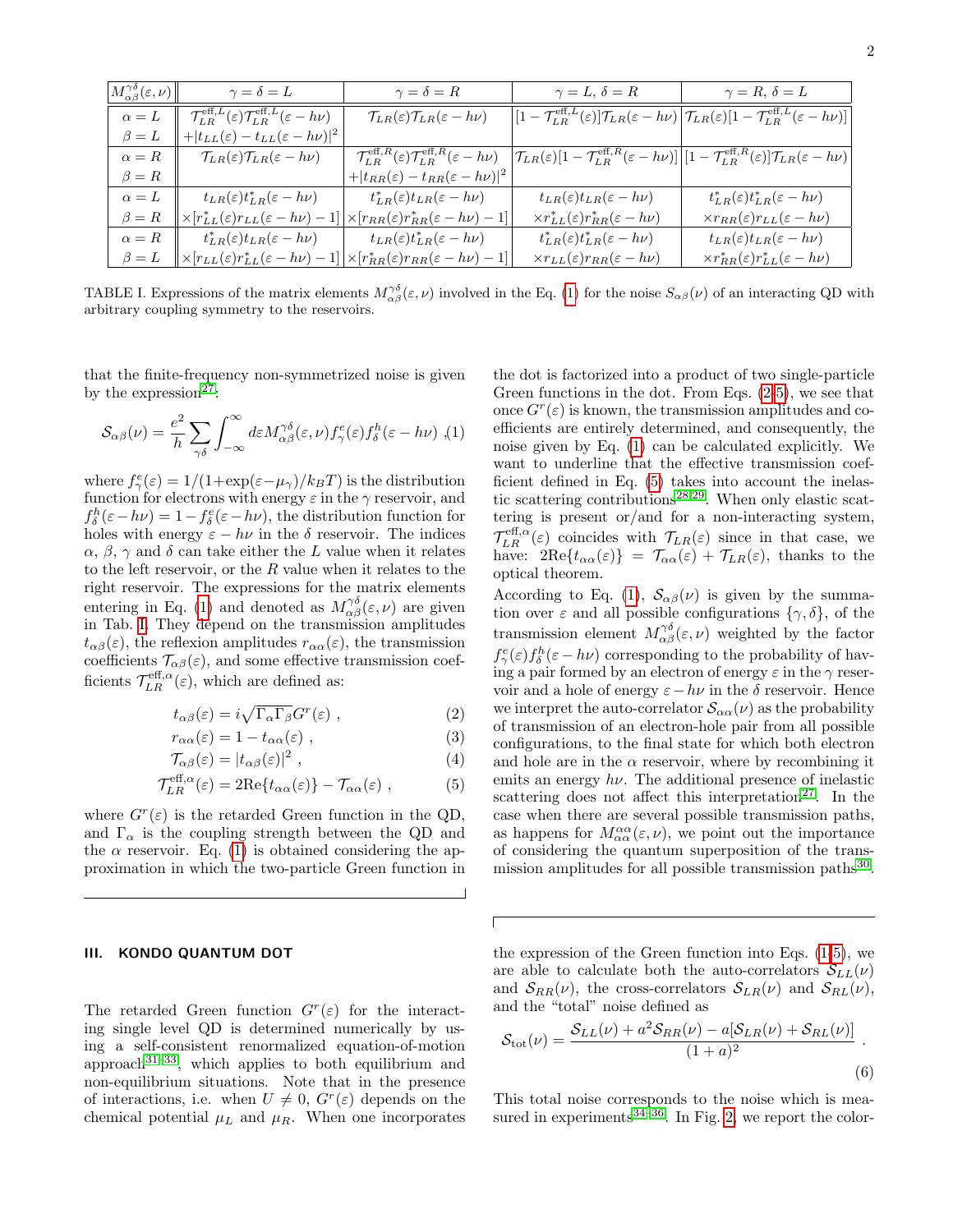

<span id="page-2-0"></span>FIG. 2. Color-scale plots of  $S_{LL}(\nu)$ ,  $S_{RR}(\nu)$ ,  $2\text{Re}\{S_{LR}(\nu)\}\$  and  $S_{tot}(\nu)$  as a function of the dot energy level  $\varepsilon_0$  (horizontal axis) and the bias voltage  $eV$  (vertical axis) at frequency  $\nu = 78$  GHz and temperature  $T = 80$  mK. The chemical potentials are taken symmetrical:  $\mu_L = eV/2$ ,  $\mu_R = -eV/2$  and the interval of variation for the bias voltage  $eV$  is [ $-4$  meV,  $4$  meV]. The two top rows are obtained for a non- interacting QD ( $U = 0$ ) within the interval  $\varepsilon_0 \in [-3 \text{ meV}, 3 \text{ meV}]$  whereas the two bottom rows corresponds to an interacting QD ( $U = 3$  meV) within the interval  $\varepsilon_0 \in [-6 \text{ meV}, 3 \text{ meV}]$ .

scale plots of  $\mathcal{S}_{LL}(\nu)$ ,  $\mathcal{S}_{RR}(\nu)$ ,  $2\text{Re}\{\mathcal{S}_{LR}(\nu)\} = \mathcal{S}_{LR}(\nu) +$  $\mathcal{S}_{RL}(\nu)$  and  $\mathcal{S}_{tot}(\nu)$  as a function of both dot energy  $\varepsilon_0$ and voltage V for four sets of parameters: (a)  $U = 0$ and  $a = 1$ , (b)  $U = 0$  and  $a = 4$ , (c)  $U = 3$  meV and  $a = 1$ , and (d)  $U = 3$  meV and  $a = 4$ . We underline that with our choice of parameters, the estimation of the Kondo temperature with the help of the Haldane formula  $k_B T_K \approx \sqrt{U \Gamma/2} \exp(\pi \varepsilon_0 (\varepsilon_0 + U)/2U \Gamma)$  gives  $T_K \approx 4.38$  K, which is much larger than the temperature in the reservoirs  $(T = 80 \text{ mK})$  and larger than the frequency ( $\nu = 78 \text{ GHz} \approx 3.74 \text{ K}$ ), which ensures the QD to be in the Kondo regime when  $U = 3$  meV.

We remark first that at voltage smaller in absolute value than the frequency, here  $\nu = 78 \text{ GHz } (\approx 0.32 \text{ meV})$ , the noise is equal to zero in all graphs, as expected at low temperature (here  $T = 80$  mK) for the reason that the system cannot emit energy at a frequency larger than the energy  $|eV|$  provided to it. Thus, there is a central region of width equal to  $2h\nu$  (delimited by two parallel horizontal dashed lines) in the  $\{\varepsilon_0, eV\}$  plane inside which the noise is strongly suppressed, in full agreement with experiments performed in a carbon nanotube Kondo  $QD^{4,7}$  $QD^{4,7}$  $QD^{4,7}$  $QD^{4,7}$ .

Next, we turn our interest to the effect of interactions on the dependence of the cross-correlator  $S_{LR}(\nu)$  with  $\varepsilon_0$  and V. We note that when interactions are present  $(U \neq 0)$ , the real part of the cross-correlator changes its sign from negative sign (blue regions) to positive sign (yellow-red regions) when  $\varepsilon_0$  varies (see the third column in Figs.  $2(c)$  and  $2(d)$ ). This is not the case in the absence of interactions (see the third column in Figs.  $2(a)$ ) and [2\(](#page-2-0)b)). Indeed, in that case the real part of the crosscorrelator stays negative (blue) as expected for carriers (here electrons) obeying a fermionic statistic. It means that when interactions are absent, the statistic of the carriers is fermionic whereas in the presence of interactions, the statistic of the carriers looks bosonic-like in some regions and fermionic-like in some others regions of the  $\{\varepsilon_0, eV\}$  plane. Thus, a positive sign in the real part of the cross-correlator can be seen as the seal of the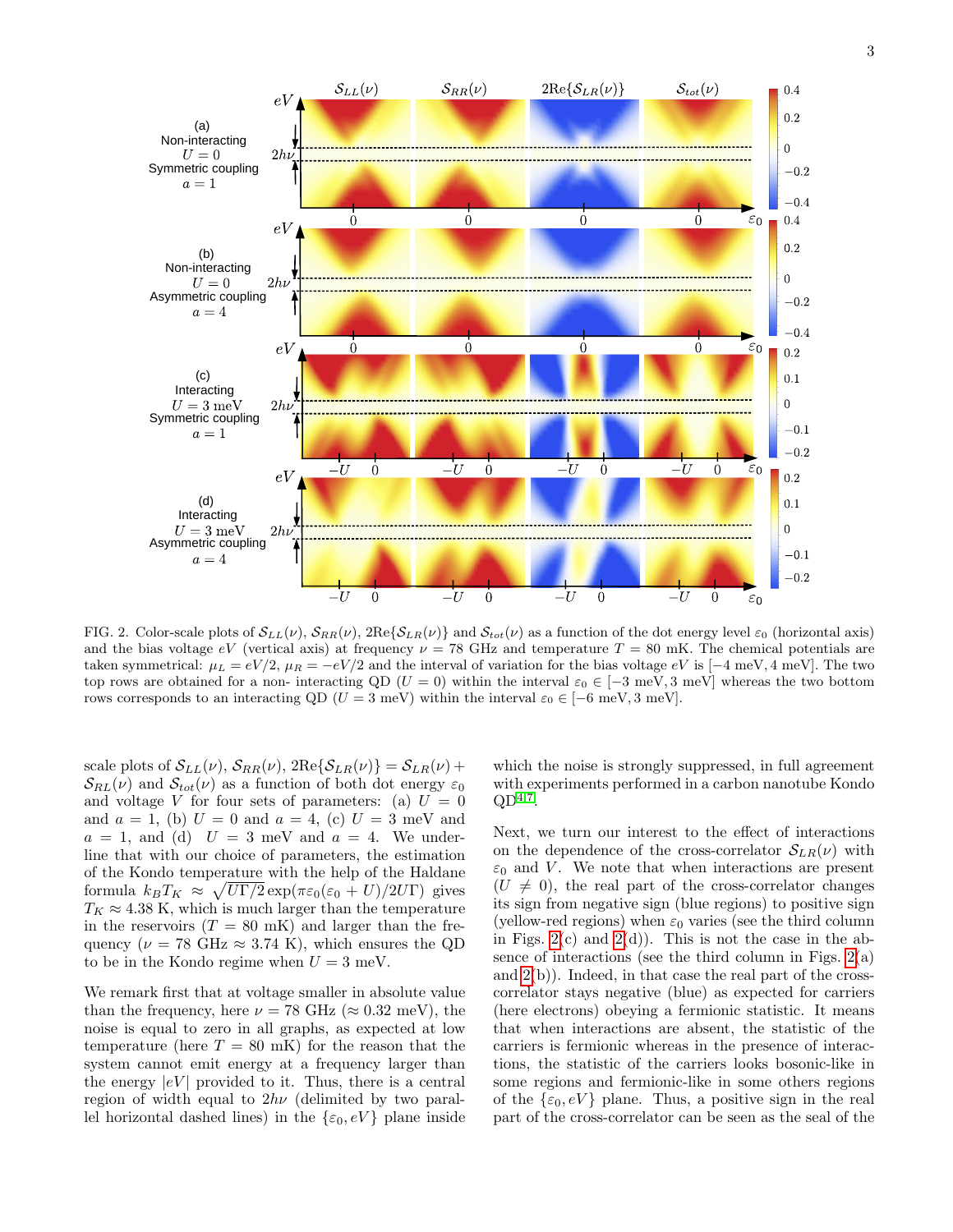Coulomb interactions present in the QD.

We now focus on the effect of interactions on the profile of the auto-correlators  $\mathcal{S}_{LL}(\nu)$  and  $\mathcal{S}_{RR}(\nu)$  shown on the first and second columns in Fig. [2.](#page-2-0) We remark that the intensity of the auto-correlators is reduced when interactions are present (compare the color scale intensities in the graphs of Figs.  $2(c)$  and  $2(d)$  to the ones of Figs.  $2(a)$  and  $2(b)$ , in full agreement with the fact that the charge becomes frozen when the QD is in the Kondo regime[37,](#page-4-0)[38](#page-4-1), leading to a reduction of the noise. We also remark the doubling of the number of red triangles in the color-scale plots of  $S_{LL}(\nu)$  and  $S_{RR}(\nu)$  and the appearance of a more complex structure when  $U \neq 0$  in comparison to the  $U = 0$  case: notably, there appears a Coulomb diamond-like structure, centered around the point of coordinates ( $\varepsilon_0 = -U/2, eV = 0$ ) in the  $\{\varepsilon_0, eV\}$ plane, inside which the noise is strongly reduced. This means that by setting adequately the values of  $\varepsilon_0$  and eV inside the region defined by this structure, one could reduce drastically the noise in experiments.

Finally, we discuss the effect of the coupling asymmetry on the noise color-scale plots. Whereas the dependences of the auto-correlators  $\mathcal{S}_{LL}(\nu)$  and  $\mathcal{S}_{RR}(\nu)$  are neither odd nor even functions of both  $\varepsilon_0$  and  $eV$ , we note that the real part of the cross-correlator  $\mathcal{S}_{LR}(\nu)$  and the total noise  $S_{\text{tot}}(\nu)$  are even functions of both  $\varepsilon_0$  and  $eV$ when the couplings are symmetrical  $(a = 1)$  as shown in Figs.  $2(a)$  and  $2(c)$ . This is no longer the case for asymmetric couplings  $(a = 4)$  as shown in Figs. [2\(](#page-2-0)b) and [2\(](#page-2-0)d). We also observe that in the presence of interactions the noise is strengthened in the less-coupled reservoir, here the R reservoir since the value  $a = 4$  corresponds to  $\Gamma_R = \Gamma_L/4$ . Intuitively, this happens because the transmission of carriers from the R reservoir to the QD is weaker, and it is this transmission which mainly contributes to  $\mathcal{S}_{LL}(\nu)$ , than the transmission from the L reservoir to the QD, which mainly contributes to  $\mathcal{S}_{RR}(\nu)$ .

#### IV. CONCLUSION

We have developed a theory to calculate the finitefrequency noise in a non-equilibrium Kondo QD, which allows us to analyze the features observed in the evolution of the noise as a function of dot energy level and bias voltage. We have discussed the effect of the asymmetry in the couplings to the reservoirs. We predicted a change of sign in the real part of the cross-correlator when interactions are present in the QD; this is related to the fact that the statistics of the carriers are no longer fermionic. We also highlighted the appearance at  $U \neq 0$  of a Coulomb diamond like structure in the auto-correlators and total noise profiles inside which the fluctuations are reduced. Acknowledgments – The authors want to thank H. Baranger, H. Bouchiat, R. Deblock, R. Delagrange, M. Guigou, F. Michelini and X. Waintal for valuable discussions. For financial support, the authors acknowledge the Indo-French Center for the Promotion of Advanced

Research (IFCPAR) under Research Project No.4704-02.

- <span id="page-3-0"></span><sup>1</sup>O. Zarchin, M. Zaffalon, M. Heiblum, D. Mahalu, and V. Umansky, Phys. Rev. B 77, 241303R (2008).
- ${}^{2}$ B. Küng, S. Gustavsson, T. Choi, I. Shorubalko, T. Ihn, S. Schön, F. Hassler, G. Blatter, and K. Ensslin, Phys. Rev. B 80, 115315 (2009).
- $3$ J. Basset, H. Bouchiat, and R. Deblock, Phys. Rev. Lett.  $105$ , 166801 (2010).
- <span id="page-3-9"></span><sup>4</sup>J. Basset, A.Yu. Kasumov, C.P. Moca, G. Zaránd, P. Simon, H. Bouchiat, and R. Deblock, Phys. Rev. Lett. 108, 046802 (2012).
- <sup>5</sup>M. Ferrier, T. Arakawa, T. Hata, R. Fujiwara, R. Delagrange, R. Deblock, Y. Teratani, R. Sakano, A. Oguri, and K. Kobayashi, Phys. Rev. Lett. 118, 196803 (2017).
- $6P.$  Février and J. Gabelli, [arXiv:1707.03803](http://arxiv.org/abs/1707.03803) (2017).
- <span id="page-3-1"></span><sup>7</sup>R. Delagrange, J. Basset, H. Bouchiat, and R. Deblock, Phys. Rev. B 97, 041412(R) (2018).
- <span id="page-3-2"></span><sup>8</sup>B. Dong, X.L. Lei, and N.J.M. Horing, J. Appl. Phys. 104, 033532 (2008).
- $^9{\rm P.}$ Vitushinsky, A.A. Clerk, and K. Le Hur, Phys. Rev. Lett.  ${\bf 100},$ 036603 (2008).
- ${}^{10}$ C. Mora, X. Leyronas, and N. Regnault, Phys. Rev. Lett.  $100$ , 036604 (2008).
- <sup>11</sup>F.M. Souza, A.P. Jauho, and J.C. Egues, Phys. Rev. B 78, 155303 (2008).
- <sup>12</sup>C. Mora, P. Vitushinsky, X. Leyronas, A.A. Clerk, and K. Le Hur, Phys. Rev. B 80, 155322 (2009).
- $^{13}$  C.P. Moca, P. Simon, C.H. Chung, and G. Zaránd, Phys. Rev. B 83, 201303R (2011).
- <sup>14</sup>J. Hammer and W. Belzig, Phys. Rev. B 84, 085419 (2011).
- <sup>15</sup>S.Y. Müller, M. Pletyukhov, D. Schuricht, and S. Andergassen, Phys. Rev. B 87, 245115 (2013).
- ${}^{16}$ C.P. Moca, P. Simon, C.-H. Chung, and G. Zaránd, Phys. Rev. B 89, 155138 (2014).
- $^{17}\mathrm{A}$ . Crépieux, P. Eyméoud, and F. Michelini, IEEE 10.1109/ICNF.2017.7985926 (2017).
- <span id="page-3-3"></span><sup>18</sup>P. Stadler, G. Rastelli, and W. Belzig, Phys. Rev. B 97, 205408 (2018).
- <span id="page-3-4"></span> $^{19}$ G.B. Lesovik, and R. Loosen, JETP Lett.  $65$ , 295 (1997).
- <sup>20</sup>R. Aguado, and L.P. Kouwenhoven, Phys. Rev. Lett. 84, 1986  $(2000).$
- $21\,\text{U}$ . Gavish, Y. Levinson, and Y. Imry, Phys. Rev. B 62, R10637 (2000).
- <span id="page-3-5"></span> $22$ J. Gabelli, and B. Reulet, J. Stat. Mech.: Theory and Exp. 1, 01049 (2009).
- <span id="page-3-6"></span> $^{23}\mathrm{G}.$  Schull, N. Néel, P. Johansson, and R. Berndt, Phys. Rev. Lett. 102, 057401 (2009).
- <sup>24</sup>K. Kaasbjerg and A. Nitzan, Phys. Rev. Lett. 114, 126803 (2015).
- <span id="page-3-7"></span> $25$ F. Xu, C. Holmqvist, G. Rastelli, and W. Belzig, Phys. Rev. B 94, 245111 (2016).
- <span id="page-3-8"></span> $^{26}{\rm Y.}$  Meir and N.S. Wingreen, Phys. Rev. Lett.  $\bf{68},$   $2512$  (1992).
- <span id="page-3-10"></span><sup>27</sup>A. Crépieux, S. Sahoo, T.Q. Duong, R. Zamoum, and M. Lavagna, Phys. Rev. Lett. 120, 107702 (2018).
- <span id="page-3-11"></span><sup>28</sup>G. Zaránd, L. Borda, J. von Delft, and N. Andrei, Phys. Rev. Lett 93, 107204 (2004).
- <span id="page-3-12"></span> $^{29}{\rm L.}$  Borda, L. Fritz, N. Andrei, and G. Zaránd, Phys. Rev. B  $\bf 75,$ 235112 (2007).
- <span id="page-3-13"></span> $30R$ . Zamoum, M. Lavagna, and A. Crépieux, Phys. Rev. B 93, 235449 (2016).
- <span id="page-3-14"></span><sup>31</sup>R. Van Roermund, S.Y. Shiau, and M. Lavagna, Phys. Rev. B 81, 165115 (2010).
- <sup>32</sup>M. Lavagna, J. Phys.: Conf. Ser. 592 012141 (2015).
- <span id="page-3-15"></span><sup>33</sup>M. Lavagna, in preparation (2018).
- <span id="page-3-16"></span><sup>34</sup>R. Aguado and T. Brandes, Phys. Rev. Lett. 92, 206601 (2004).
- <sup>35</sup>D. Marcos, C. Emary, T. Brandes, and R. Aguado, New J. Phys. 12, 123009 (2010).
- <span id="page-3-17"></span> ${}^{36}\mathrm{S}.$  Droste, J. Splettstoesser, and M. Governale, Phys. Rev. B  $\mathbf{91},$ 125401 (2015).